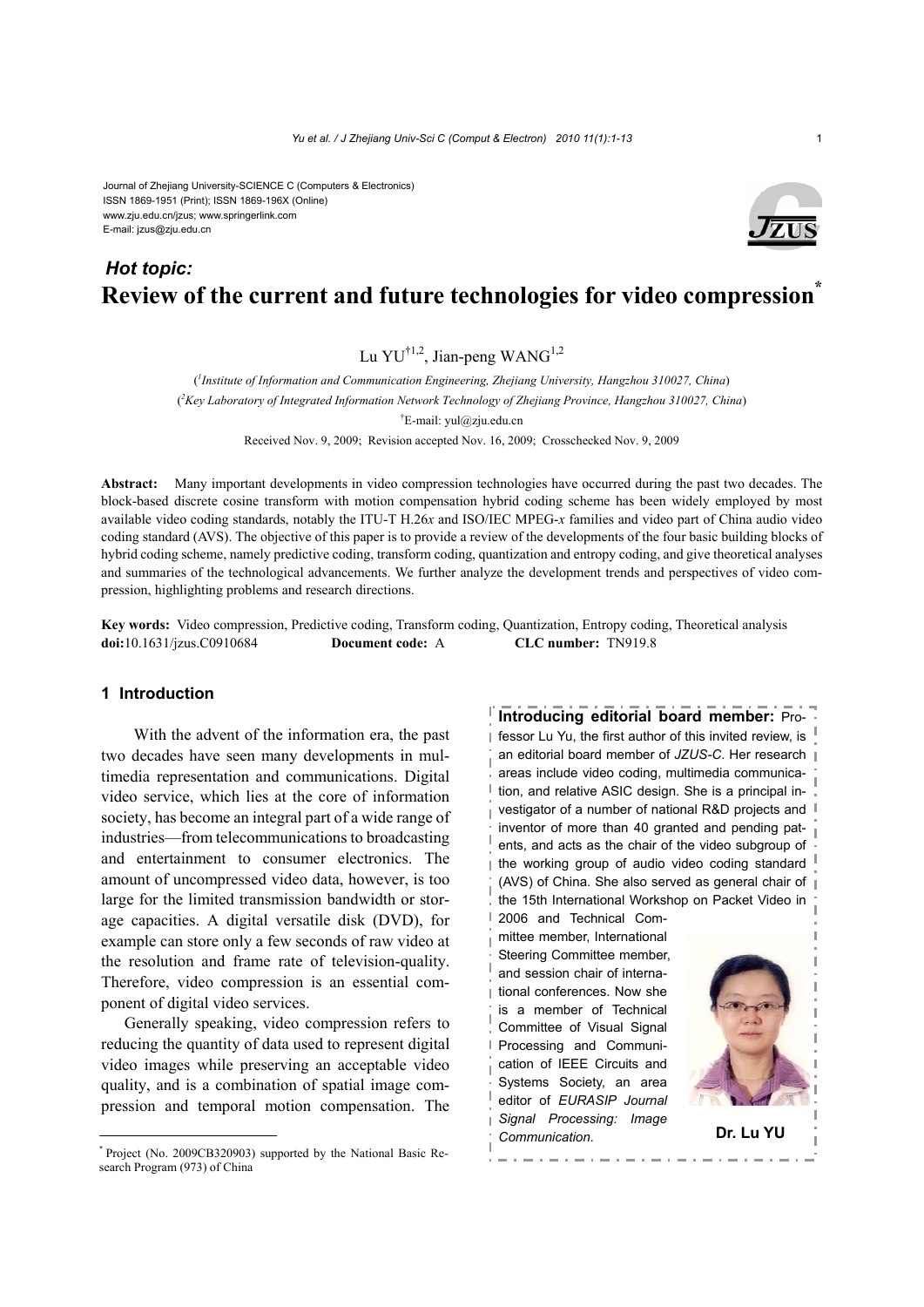search for efficient video compression techniques has dominated much of the research on video coding, a focus which gave rise to H.261 (ITU-T, 1993), the first milestone in the development of video compression standard. The research on the basic coding tools involved in video compression actually started as early as in the 1950s and 1960s with spatial differential pulse code modulation (DPCM) coding of images. In the 1970s, transform coding techniques were investigated, and the well-known block-based discrete cosine transform (DCT) was introduced by Ahmed *et al*. (1974). Motion compensated prediction error coding also started in the 1970s and gradually matured into practical technology (Jain and Jain, 1981; Girod, 1987). The combination of temporal blockbased motion compensated prediction and blockbased DCT coding formed the basic hybrid blockbased motion compensation/DCT (MC/DCT) systems.

MC/DCT hybrid coding technology provides the key element of most available video coding standards, notably the ITU-T H.26*x* and ISO/IEC MPEG-*x* families. The hybrid coding scheme generally consists of four basic building blocks, within the dashed rectangle as depicted in Fig. 1, namely predictive coding, transform coding, quantization and entropy coding. With the fascinating development in the video coding standardization work, from H.261 to H.264 and from MPEG-1 to MPEG-4, in the past two decades, the techniques involved in each of these building blocks have become more and more matured and sophisticated, from simple DC prediction in frequency domain to multi-directional intra prediction in pixel domain, from forward only prediction to backward- and bi-prediction for motion compensation, from sole  $16\times16$  MC block size to up to  $32\times32$  and down to 4×4 MC block size, from 1-pel accuracy to 1/4-pel and even to 1/8-pel accuracy for MC, from discrete cosine transform to the integer cosine transform and to mode-dependent Karhunen-Loève transform (KLT), and from 2D variable-length coding (VLC) to 3D VLC and context adaptive VLC/context adaptive binary arithmetic coding (CABAC) for entropy coding. Normally, higher compression gains can be achieved with more complex algorithms.

Active research is being carried out to make video compression algorithms more efficient. The Video Coding Experts Group (VCEG) of ITU-T is trying to seek proposals and information that have



**Fig. 1 Diagram of the architecture of today's hybrid video coding**

promising coding performance to justify the step from H.264 to H.265. To better evaluate the contributions and retain progress, the key technical area (KTA) has been developed as the software platform, using JM11 as the baseline and continuously integrating promising tools, and significant gains have been achieved compared to H.264/AVC.

In this paper, we will focus on the block-based MC/DCT hybrid coding schemes, give a review of the technologies involved in predictive coding, transform coding, quantization and entropy coding, and based on this analyze the development trends and perspectives of video compression, highlighting problems and research directions. The rest of the paper is organized as follows. Section 2 gives a brief review of the foundational theories applied to video compression. Sections 3–6 are dedicated to the four basic building blocks, respectively, and theoretical analyses and summaries are made according to their respective development contexts. Section 7 analyzes the future trends of video compression and provides conclusions.

## **2 Theoretical foundations**

Video compression is an example of the concept of source coding in information theory, and the rate distortion theory constitutes the basis for video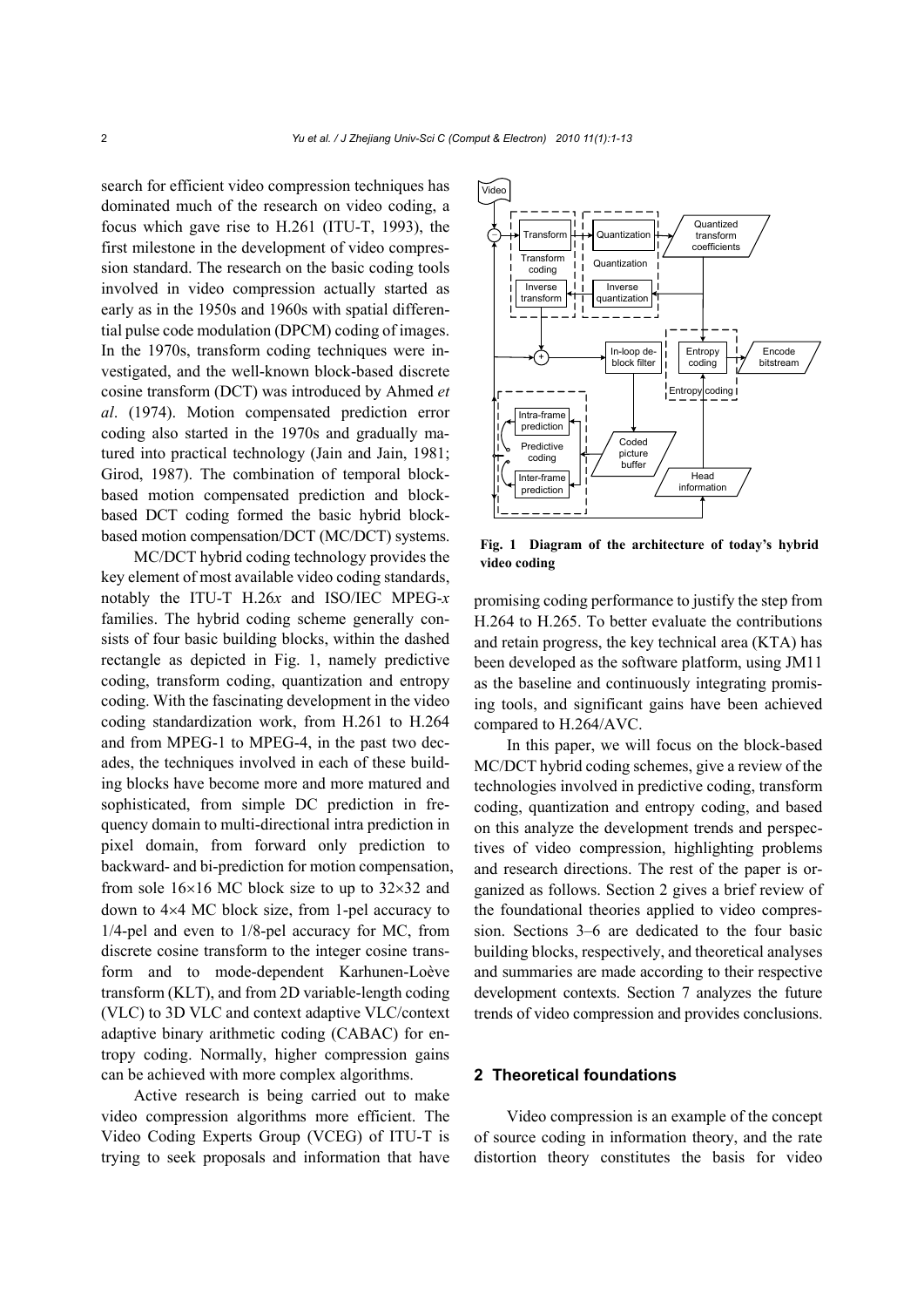compression. The basic results of rate distortion theory were presented in the two classic papers (Shannon, 1948; 1959), and were refined and embellished in many works over the years. In this section, we will give a brief introduction of basic concepts, theoretical conclusions, and mathematical models applied to video compression.

#### **2.1 Distortion metrics**

In order to specify, evaluate and compare video compression strategies, it is necessary to define metrics of distortion between original and compressed video sequences. Visual quality is inherently subjective and is influenced by many factors that make it difficult to obtain a completely accurate measurement of the distortion. Using objective criteria as a distortion metric gives a quantitative, repeatable result, but there is no objective measurement system that can precisely reproduce the subjective experience of human observation of a video display.

The most widely used objective distortion metric in the video compression and video processing systems is the peak signal-to-noise ratio (PSNR), which is calculated based on the mean squared error (MSE) between original and impaired or reconstructed video frame.

Because of the limitations of crude metrics such as PSNR, there has been a lot of recent work on more sophisticated objective measurements that more closely approximate subjective test results. Many different approaches have been proposed (van den Branden Lambrecht and Verscheure, 1996; Tan and Ghanbari, 2000; Wu *et al*., 2001) but none of these has emerged as a clear alternative to subjective tests or efficient distortion metric.

## **2.2 Upper bound on discrete entropy**

As stated in Cover and Thomas (2003), the upper bound on discrete entropy is given as follows.

Let *X* be a discrete random variable on the set  ${a_1}$ ,  $a_2, \ldots$ , with  $Pr(X=a_i)=p_i, i \in \mathbb{N}^*$ . Then

$$
H(p_1, p_2, \cdots) \leq \frac{1}{2} \log(2\pi e) \left( \sum_{i=1}^{\infty} p_i i^2 - \left( \sum_{i=1}^{\infty} i p_i \right)^2 + \frac{1}{12} \right),
$$

where the discrete entropy

$$
H(p_1, p_2, \cdots) = -\sum_{i=1}^{\infty} p_i \log p_i.
$$

Moreover, for every permutation  $\sigma$ ,

$$
H(p_1, p_2, \cdots) \leq \frac{1}{2} \log(2\pi e) \left( \sum_{i=1}^{\infty} p_{\sigma(i)} i^2 - \left( \sum_{i=1}^{\infty} i p_{\sigma(i)} \right)^2 + \frac{1}{12} \right).
$$

Therefore, a tighter bound will be achieved when the high probabilities are close together, i.e., by the assignment ...,  $p_5$ ,  $p_3$ ,  $p_1$ ,  $p_2$ ,  $p_4$ , ... for  $p_1 \geq p_2 \geq p_3 \geq p_4 \geq p_5$  $p_5 \geq$ ….

Without loss of generality, assume  $a_i = i$  for  $i = 1, 2,$ …, so that *X* is an integer-valued discrete random variable, with the variance

$$
\text{Var}(X) = \sum_{i=1}^{\infty} p_i i^2 - \left(\sum_{i=1}^{\infty} i p_i\right)^2.
$$

Then we can derive

$$
H(p_1, p_2, \cdots) \leq \frac{1}{2} \log(2\pi \mathrm{e}) \bigg( \mathrm{Var}(X) + \frac{1}{12} \bigg).
$$

This theorem shows that the entropy of an integer-valued discrete source, such as the prediction residuals, is up-bounded by a function of the variance of the source. This means that smaller variance usually leads to smaller entropy, i.e., fewer bits required to represent that source. This theorem explains why so many current algorithms for video compression are dedicated to reducing the variance (or MSE) of the prediction on a theoretical level.

#### **2.3 AR(1) model for video source**

AR(1) process (Jayant and Noll, 1984), where AR stands for 'autoregressive', also known as 'first-order Markov process', is a good model for first-order prediction analysis. Video compression technologies usually use this to model the correlation between pixels in spatial domain or temporal domain.

Based on the AR(1) model, the correlation between pixels in an image or a video frame can be written as  $x_{nm} - \rho_h^{|m-j|} \rho_v^{|n-j|} x_{ji} = z_{nmji}$ , where  $\rho_h$  denotes the correlation coefficient of horizontal neighboring pixels,  $\rho_{\rm v}$  denotes the correlation coefficient of vertical neighboring pixels, and *z* denotes a Gaussian white noise. Then the correlation coefficient between *x<sub>nm</sub>* and *x<sub>ji</sub>* can be derived as  $\text{cor}(x_{nm}, x_{ji}) = \rho_{\text{h}}^{|m-i|} \rho_{\text{v}}^{|n-j|}$ . In temporal case, the correlation between two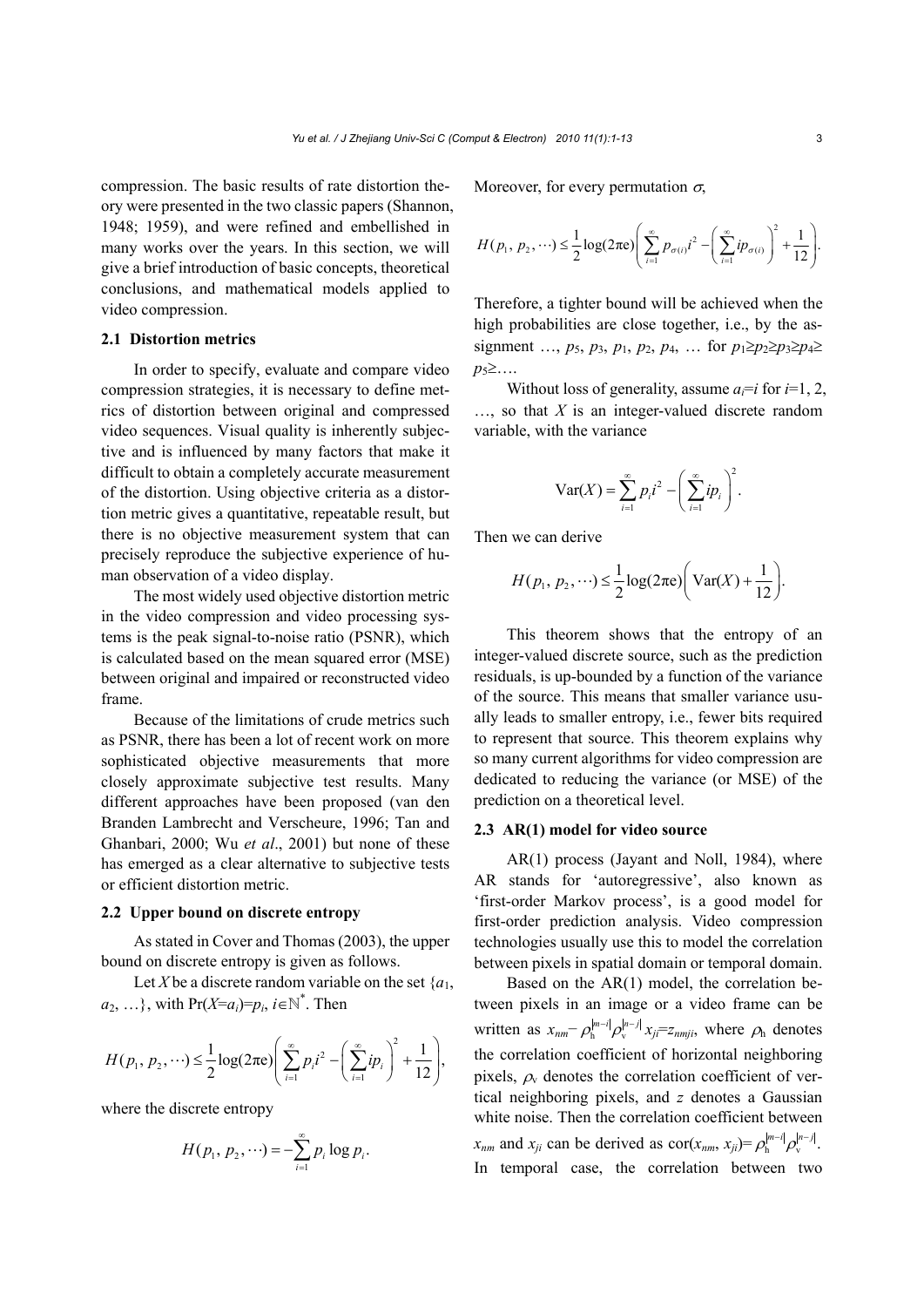colocated pixels from two adjacent frames can be written as  $x_t$ − $\rho x_{t-1}$ = $z_t$ , and then the correlation coefficient between  $x_t$  and  $x_{t-1}$  can be derived as  $cor(x_t, x_{t-1}) = \rho_t$ .

The AR(1) model is very important, and the analysis of transform coding and predictive coding will all be based on this model.

## **3 Predictive coding**

Predictive coding is the primary tool utilized in current video compression technologies, and it is very efficient for removing the correlation between pixels in both spatial domain and temporal domain. Pixel values to be coded are predicted from already coded and reconstructed adjacent pixel values, and only small prediction errors are coded. A brief theoretical analysis of a simple but representative implementation of predictive coding is presented below.

Consider the random variable *D*=*X*−*Y*, the prediction error between two spatial adjacent pixels, where *Y* is the pixel for prediction and *X* is the pixel to be coded. The variance of *D* can be obtained as Var(*D*)=Var(*X*)+Var(*Y*)−2Cov(*X*, *Y*). According to the AR(1) model described above, *X* and *Y* have the same mean and variance  $(\sigma^2)$ , and Var(*D*)=2(1- $\rho$ ) $\sigma^2$ , where <sup>ρ</sup> denotes the correlation coefficient between *X* and *Y*. In the case of  $\rho$ >0.9, which is almost always true for natural images, the variance of prediction errors is largely decreased compared to the variance of the pixels to be coded. This results in significantly reduced bitrates according to the theorem introduced in Section 2.2. In addition, the prediction between *X* and *Y* becomes nonsense in the case of  $\rho \le 0.5$ .

Predictive coding techniques involved in video coding can be divided into two classes, intraprediction coding which aims to remove spatial redundancy, and inter-prediction coding which aims to remove temporal redundancy.

## **3.1 Intra-prediction coding**

The earliest research on intra-prediction coding perhaps can be traced back to the 1950s and 1960s when spatial DPCM coding of image emerged. The spatial DPCM scheme was adopted by JPEG (ITU-T and ISO/IEC, 1992) during the 1980s and early 1990s, as the lossless coding mode with the combination of

Huffman coder. However, this scheme is unable to provide a high compression ratio and thus has not been found widespread use.

The widely used intra-prediction algorithms are utilized together with block-based transform coding. In early video coding standards, such as H.261, MPEG-1 (ISO/IEC, 1993), and MPEG-2 (ITU-T and ISO/IEC, 1994), DCT is applied to pixel blocks, which generates one DC coefficient and several AC coefficients. Intra-prediction is performed only on the DC coefficients, i.e., the predictor of the current block DC<sub>*i*</sub> is the DC<sub>*i*−1</sub> of the previous block. DC prediction removes the high correlation between DC coefficients of adjacent blocks. Actually, correlations also exist between some AC coefficients of adjacent blocks. For this reason, in the second generation video coding standards, such as MPEG-4 (ISO/IEC, 1999) and H.263 (ITU-T, 2000), intra-prediction is performed not only on DC coefficients, but also on the AC coefficients that represent pure horizontal frequency components or pure vertical frequency components, at the expense of transmitting the extra bits for the prediction mode information. Fig. 2 illustrates the intra-prediction modes involved in H.263. Why do the other AC coefficients not provide any prediction? This is because the correlation coefficients between these AC coefficients are usually small, typically less than 0.5.



**Fig. 2 Modes for H.263 intra-prediction** 

In the above-mentioned algorithms, intraprediction is performed in transform domain. In contrast, the algorithms in the latest video coding standards, such as H.264/AVC (Wiegand *et al*., 2003a) and AVS (developed by the Audio Video Coding Standard Working Group of China) (Yu *et al*., 2009), perform intra-prediction in pixel domain, followed by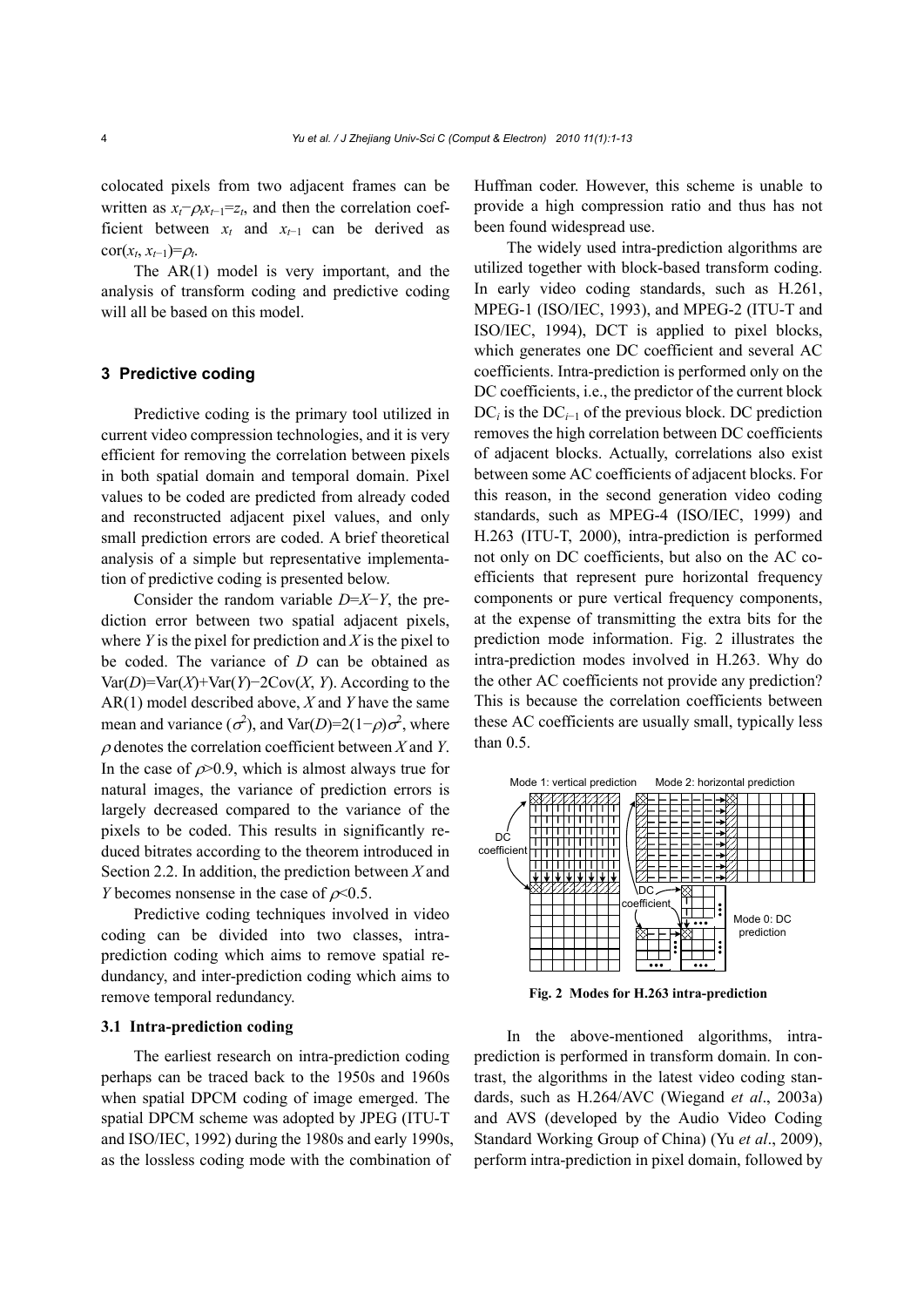a transform operation applied to the prediction errors. These techniques deploy more directional prediction modes to conduct more accurate prediction, and additionally, make predictions between prediction modes of the neighboring blocks to further remove redundancy. After H.264/AVC and AVS, a lot of new intra-prediction techniques have sprung up during recent years, such as bi-directional intraprediction (Shiodera *et al*., 2007; Ye and Karczewicz, 2008), intra-prediction based on template matching (Tan *et al*., 2006; Guo, *et al*., 2008; Zheng *et al*., 2008), multidirectional intra-prediction (Tsukuba *et al*., 2007), and so on. All of these techniques are trying to make more accurate prediction and thus smaller prediction error variance, while at the expense of transmitting more extra mode bits.

Thus far, as intra-prediction techniques develop, coding efficiency has been significantly improved by employing more refined and more flexible intraprediction modes. Because of the non-stationary statistical properties of video signal, the properties of different regions in a video frame differ greatly, which demands multiple coding modes customized for coding different types of scene statistics to achieve high compression efficiency. In fact, the employment of multiple coding modes is a kind of adaptability in some sense; i.e., for different local regions with different statistics, the encoder adaptively selects the most efficient coding modes to achieve the best coding performance. Therefore, the more efficient coding modes utilized, the better adaptation to local statistics obtained, thus the better coding efficiency achieved. With the increasingly available coding modes, however, the overhead bits used to indicate mode information also increase inevitably, and this has become a big restraint on compression performance, especially in the low-bitrate applications.

#### **3.2 Inter-prediction coding**

For video sources, similar moving objects and background usually appear in consecutive video frames, and thus pixels in the current frame can be more efficiently predicted from pixels of previously coded frames than from nearby pixels within the same frame. This is known as motion compensated prediction.

The strategy for predicting motion of objects in video sequence is vital for achieving high compression efficiency. Since the establishment of H.261, MC-based inter-prediction techniques involved in video compression have developed rapidly in many aspects, such as reference frames available for MC, block size of MC, accuracy of MC and motion vector (MV), prediction for MV, interpolation filter for sub-pixel MC, and motion model for MC, etc.

In H.261, the only available reference frame is the closest previously coded frame, and MC is based on the block size of 16×16 only, with full-pixel MV accuracy and a simple MV prediction from the left neighboring block. In the subsequent MPEG-1 and MPEG-2, backward and bi-directional prediction, and half-pixel MC are introduced. After that, in MPEG-4 and H.263, MC block size of 8×8 is employed in addition to the size of  $16\times16$ , and the median of the three MVs of neighboring of blocks is used as the predictor of the current MV, with the accuracy of 1/4-pixel. In H.264/AVC, presently the most advanced standard in terms of compression efficiency, some new features are adopted to further improve the prediction efficiency, such as variable block sizes between 4×4 and 16×16 for MC, multiple and longterm reference frames (Wiegand *et al*., 1999; Girod and Flierl, 2002), hierarchical B frame (Schwarz *et al*., 2006), weighted prediction (Boyce, 2004), and inloop deblocking filter. All the above-mentioned techniques are based on block-based MC prediction, which is the most established and implemented strategy employed in all international MPEG or ITU-T video compression standards. There are other MC strategies such as global motion compensation, sprite motion compensation (Kauff *et al*., 1997; Smolic *et al*., 1999b), segmentation-based (Karczewicz *et al*., 1996) or object-based motion compensation (Smolic *et al*., 1999a). These MC strategies extend the basic block-based motion prediction model toward segment- and model-based approaches and attempt further precise prediction by understanding the content (or even semantics) in video sequence and exploiting more complex, but also more efficient, motion models.

Since the establishment of H.264/AVC, a lot of coding tools involved in inter-prediction have been proposed to further improve the coding efficiency based on H.264/AVC, such as adaptive interpolation filter (AIF) (Wedi, 2002; 2006; Vatis *et al*., 2005; Vatis and Ostermann, 2006; 2009; Ugur *et al*., 2007;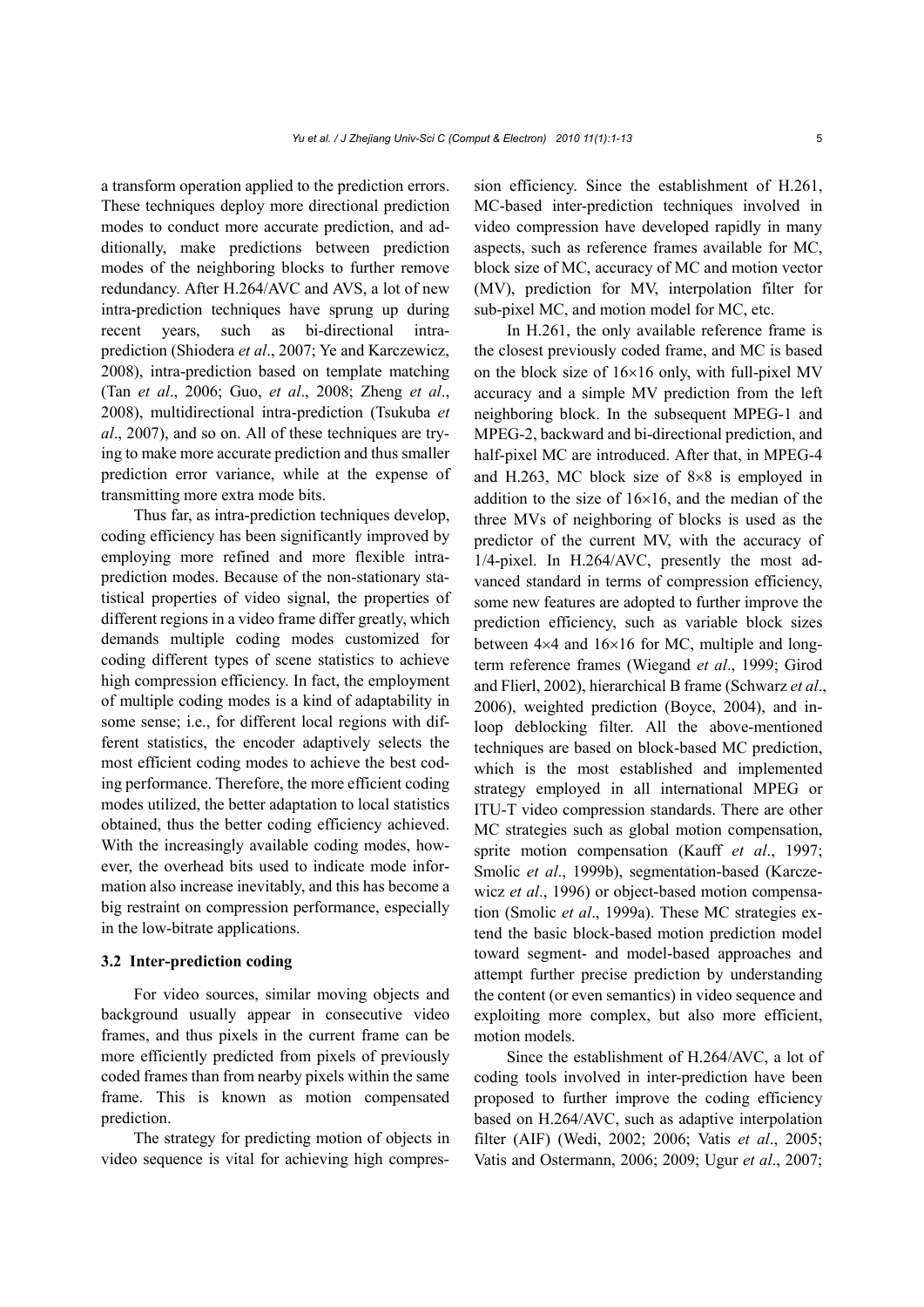Wittmann and Wedi, 2008; Rusanovskyy *et al*., 2008; 2009), extended MC block size (Chen *et al*., 2008; Kim *et al*., 2008), 1/8-pixel accuracy MV (Ostermann and Narroschke, 2006), decoder side MV derivation (Kamp *et al*., 2008; 2009), competition-based MV prediction (Won *et al*., 2009), and so forth. Among all of these techniques, AIF provides the most notable coding performance. In AIF schemes, the interpolation filter coefficients are adapted once per video frame to the non-stationary statistical properties of the video signal, by minimizing the prediction error variance.

Similar to the development of intra-prediction techniques, the coding gains of many inter-prediction techniques come from exploiting more coding modes, including variable MC block size, multiple reference frames, and so forth. As mentioned above, the employment of multiple coding modes improves adaptation to the non-stationary statistics of video signal at the expense of transmitting overhead bits. It should be noted that while many algorithms make adaptations on block level, AIF techniques perform adaptations on frame level.

## **3.3 Summary**

By reviewing the development contexts of both intra- and inter-prediction technologies, we can identify common features. First, as the techniques become more and more efficient and flexible, the encoders and decoders become more and more complex. Second, as more and more coding modes are introduced, e.g., from the DC only intra-prediction to the nine intra-prediction modes, and from the 16×16 only MC block size to the variable MC block sizes between 4×4 and 16×16, more overhead bits are needed to send mode information. Thus, a balance between the overhead bits and achieved coding gain is needed. Third, it seems that the encoder is acquiring more responsibilities, such as motion estimation and mode decision, with the increasing coding modes, while the decoder usually works in a passive mode; that is, the decoder always works in accordance with instructions from the encoder, and never decides which MC block size should be used or what the MV will be, even though these can be indicated by the context or previously coded information. What if the decoder derived the mode information itself, without transmitting the overhead bits? The decoder side MV derivation strategy might be a practical example of this concept. Perhaps, in the future, the overhead bits can be saved with an intelligent enough decoder, and thus compression efficiency could be further improved.

### **4 Transform coding**

Transform coding is a strategy that has been studied extensively during the past two decades and has become a very popular tool for 'lossy' still image and video coding. Many transform strategies have been proposed for image and video compression and the most popular transforms tend to fall into two categories: block-based and image-based. Blockbased transforms operate on blocks of *N*×*N* image or residual samples. Block transforms have low memory requirements and are well-suited to compression of block-based motion compensation residuals but tend to suffer from artifacts at block edges. Image-based transforms operate on an entire image or frame (or a large section of the image known as a 'tile'). Image transforms such as discrete wavelet transform (DWT) have been shown to outperform block-based transforms for still image compression, but they tend to have higher memory requirements and do not 'fit' well with block-based motion compensation. Examples of block-based transforms include KLT and ever-popular DCT, and the most popular image transform is the DWT (Vetterli and Kovacevic, 1995; Lee, 2005) implemented in JPEG 2000 (ITU-T and ISO/IEC, 2000) and MPEG-4. In this section, we will focus on the block-based transforms, the most popular and well-established techniques involved in almost all international video coding standards to date.

## **4.1 Function of transform coding**

It is always said that transform coding can efficiently decorrelate the data to be coded, or can highly compact the signal energy. Does this mean that transform itself can reduce the information of the data to be coded or transmitted? Actually, the entropy of the transformed data is exactly the same as that of the original data.

In a block-based video coding scheme, an input image is split into disjoint pixel blocks, in which the pixels are highly correlated, and the pixel blocks can be considered as a vector source. In order to achieve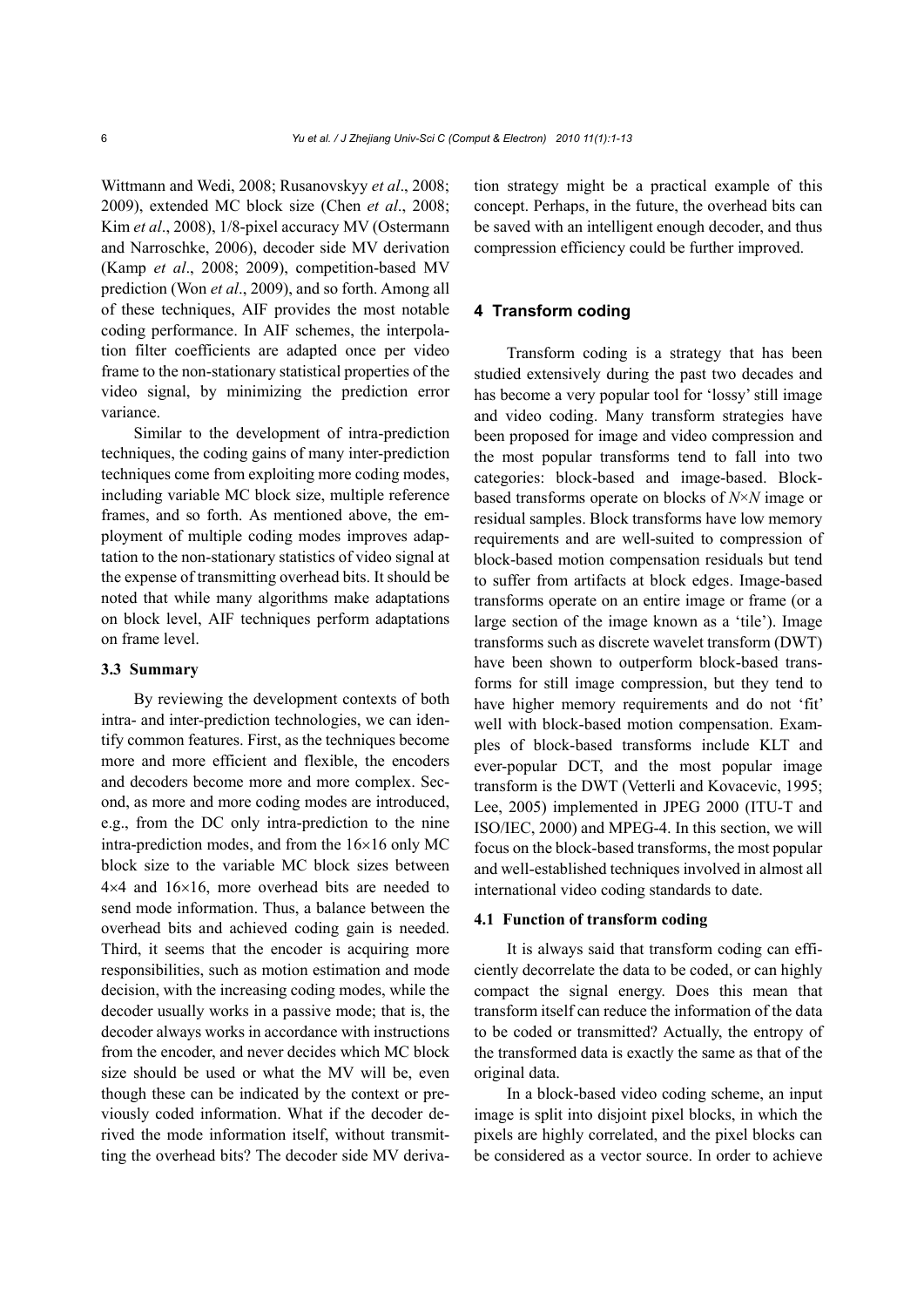the optimal rate-distortion (RD) performance, we usually want to know the RD bound of the data source. Calculation or estimation of the RD bound of a vector source, however, is very difficult or even impractical, and quantization and entropy coding applied directly to the original image or residual data becomes very complex. Transform coding solves this problem. After transformation, the components of the decorrelated image data are almost independent, and thus can be processed independently as scalar sources, which can attain a similar RD performance as treating the image data as a vector source.

Therefore, the function of transform in video coding is to convert a complex problem of processing a vector source to a simple problem of processing independent scalar sources, while attaining similar compression performance.

## **4.2 KLT and DCT**

KLT is an optimum transform for data decorrelation, and can achieve minimum bitrate for a given distortion in squared-error measurement (Jayant and Noll, 1984). KLT is input-dependent, i.e., derivation of basis vectors of KLT is based on the covariance matrix of input data, and thus the basis vectors changes with the statistics of input data. There seem to be no fast, efficient algorithms for the operation of KLT. Because of the above-mentioned limitations, KLT is usually used to bound the performance of the suboptimal but practical transform algorithms, and is rarely utilized in practical applications.

Since natural image signals can be modeled by AR(1) statistics, the covariance matrix of image data (1D) can be derived as a Toeplitz matrix with block structure described in Eq. (1), and eigenvalues and eigenvectors of the covariance matrix are shown in Eqs. (2) and (3) respectively (Ray and Driver, 1970):

$$
C = \begin{pmatrix} 1 & \rho & \rho^2 & \cdots & \rho^{N-1} \\ \rho & 1 & \rho & \cdots & \rho^{N-2} \\ \rho^2 & \rho & 1 & \cdots & \rho^{N-3} \\ \vdots & \vdots & \vdots & & \vdots \\ \rho^{N-1} & \rho^{N-2} & \rho^{N-3} & \cdots & 1 \end{pmatrix}, \qquad (1)
$$

$$
\lambda_i = \frac{1 - \rho^2}{1 - 2\rho \cos \omega_i + \rho^2}, \qquad (2)
$$

$$
v_{ij} = \sqrt{\frac{2}{N+\lambda_i}} \sin \left[\omega_i \left(j - \frac{N-1}{2}\right) + \frac{(i+1)\pi}{2}\right],
$$
 (3)  
 
$$
0 \le i, j \le N-1,
$$

$$
\tan(N\omega) = \frac{-(1-\rho^2)\sin\omega}{(1+\rho^2)\cos\omega - 2\rho},
$$
 (4)

where  $\rho$  denotes the adjacent-sample correlation coefficient, *N* denotes the order of KLT, and  $\omega_i$  are the roots of Eq. (4). As  $\rho$  approaches 1, Eq. (5) is the regressive form of Eq. (3):

$$
v_{0j} = \frac{1}{N}, v_{ij} = \sqrt{\frac{2}{N}} \cos\left(\frac{\pi(2j+1)i}{2N}\right),
$$
 (5)

which are right the basis vectors of DCT. Since  $\rho$  of natural images is very close to 1, performance of DCT is virtually indistinguishable from that of KLT. Benefiting from an abundance of matured, fast algorithms, DCT is widely used in almost all video coding standards.

#### **4.3 Development of transform techniques**

Investigation of transform coding techniques can be traced back to 1970s, and block-based DCT was introduced in 1974. In 1988 DCT was adopted by JPEG. Since then, DCT has been widely employed by almost all video coding standards before H.264/AVC. In these standards, however, DCT was generally specified only within an error tolerance bound, due to the impracticality of obtaining an exact match to the ideal specified inverse transform. As a result, each decoder design would produce a slightly different decoded video, which would cause 'drift' between encoder and decoder representation of video and reduce effective video quality (Hinds *et al*., 2007). In order to solve this problem, fixed-point 8×8 IDCT and DCT standard was issued (ISO/IEC, 2008), and integer cosine transform (ICT) (Malvar *et al*., 2003) was introduced into the latest video coding standards, H.264/AVC.

Unlike the popular 8×8 floating point DCT defined in previous standards, the 4×4 ICT defined in H.264/AVC can be computed bit-exactly in integer arithmetic to avoid inverse transform mismatch problems. In addition, the 4×4 ICT in H.264/AVC can be computed with 16-bit additions and shifts only, and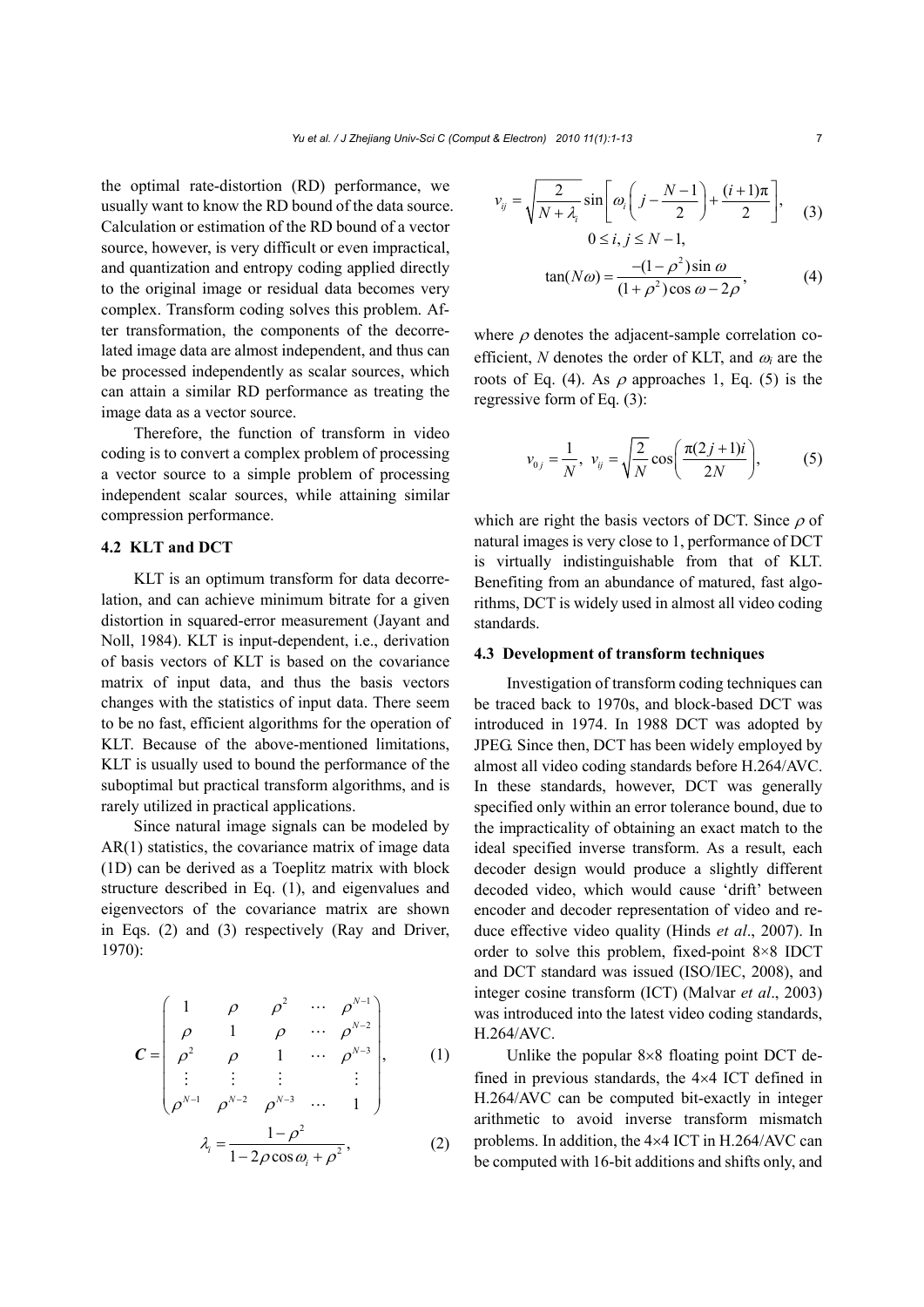without multiplications, which minimizes computational complexity. In order to further improve the efficacy of the transform, a hierarchical block transform scheme is employed in H.264/AVC (Wiegand *et al*., 2003a). As an extension of ICT, pre-scaled integer transform (PIT) (Zhang *et al*., 2008) was adopted by AVS to keep all merits of ICT, and further reduce implementation complexity of the decoder, which is especially important and beneficial for implementation on low-end processors.

During recent years, in order to take advantage of adaptability to further improve compression efficiency, the strategies of adaptive block-size transform (Wien, 2003) and mode dependent directional transform (MDDT) (Ye and Karczewicz, 2008) were proposed and adopted into the high profile of H.264/AVC and KTA platform, respectively.

## **4.4 Summary**

Transform coding has played an important role due to its superior ability of data decorrelation. As predictive coding techniques have become more sophisticated, however, prediction residues are getting smaller and correlations between prediction residual samples are getting lower. For this reason, some techniques have attempted to apply quantization and entropy coding directly onto the prediction residues (Narroschke, 2006) without transform. Performance gain was shown together with more complicated and precise prediction strategies.

It should be noted that adaptability was also employed into transform coding, and again, it brought performance gains.

## **5 Quantization**

Video coding usually can be divided into two categories, namely lossless coding and lossy coding. Lossless coding can give bit-identical reconstructed data to the original data with only a moderate amount of compression, while lossy coding can achieve much higher compression ratio with the allowance of reconstruction distortion. For many applications, however, 'lossless' is not necessary, but a high compression ratio is much preferred, so lossy coding is widely used in most image and video coding standards.

Lossy coding is achieved through quantization, with the goal of encoding the data from a source (characterized by its probability density function) into as few bits as possible such that reproduction may be recovered from the bits with as high a quality as possible. Quantization includes scalar quantization, which deals with a single random variable, usually with low computational complexity, and vector quantization, which deals with a vector of random variables, usually with high computational complexity increasing rapidly as the dimension order is increased. Scalar quantization techniques are involved in most image and video coding standards with the combination of transform coding.

## **5.1 Quantization techniques in video coding**

In the MC/DCT hybrid video coding schemes, uniform scalar quantization schemes are usually utilized to quantize the transform coefficients, and the quantization step size, which determines the quantization strength, is transmitted to the receiver. The available quantization step sizes in the early video coding schemes are in the form of 2 times the quantization parameter (QP), where QP is an integer larger than 0. However, this scheme has a non-uniform relative increment between the adjacent quantization step sizes, and thus the adjustment of bitrates or video quality is too coarse at the high bitrates while too fine at the low bitrates. This cannot fulfill the needs of applications requiring fine adjustment of the bitrates or video quality in a large range. For this reason, new quantization schemes were proposed, in which the quantization step sizes are in the form of  $2^{QP/c}$  where *c* is a constant. In this scheme, a relative increment between the adjacent quantization step sizes is  $2^{1/c}$ , which is constant, and thus the bitrates or video quality can be adjusted smoothly.

In the early quantization schemes in video coding, all of the transform coefficients in a block were quantized with the same quantization step size. The viewer is more sensitive, however, to reconstruction distortions related to low spatial frequencies than to high frequencies, and thus frequency adaptive weighting quantization techniques of the coefficients according to the human visual perception are often employed to improve the visual quality of the decoded images for a given bitrate. We can change quantization characteristics for each transform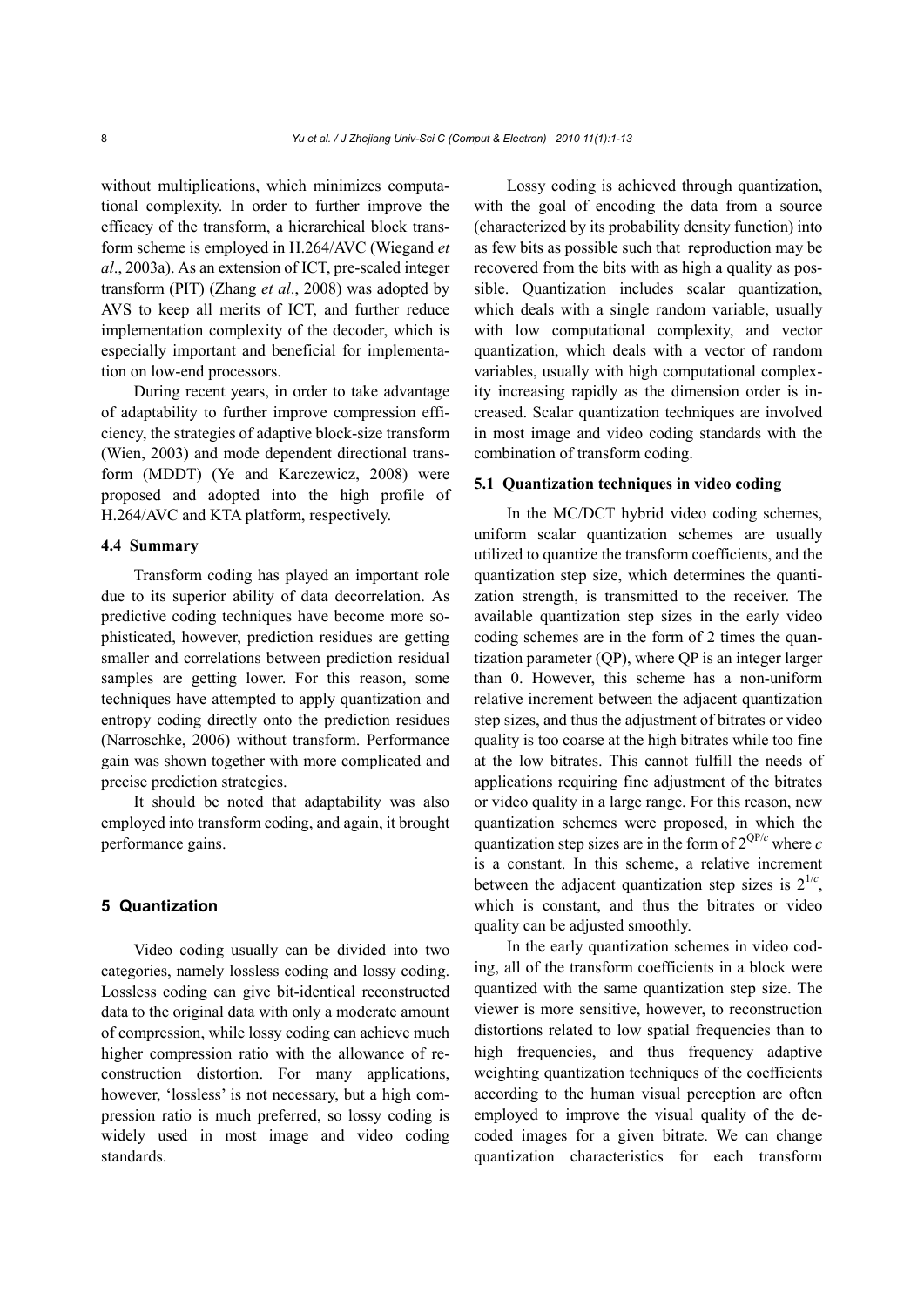coefficient depending on the sensitivity of the human visual system and thus compress video more efficiently.

In order to achieve further improvements in coding efficiency, some adaptive quantization techniques have been proposed, such as adaptive rounding techniques (Sullivan and Sun, 2005) and trellis-based RD optimal quantization techniques (Wen *et al*., 2000; Jiang *et al*., 2005; Karczewicz *et al*., 2008). All of these techniques deal with the problem of efficiently rounding the quantized transform coefficient values to an integer.

## **5.2 Summary**

Quantization is an essential part of lossy coding systems. Scalar quantization techniques are widely utilized in most image and video coding standards. According to the sensitivity of the human visual system, weighting quantization techniques are deployed to remove the visual redundancy of video data, where subjective distortion is taken into consideration as a distortion measure. It is interesting that we can again find the trace of 'adaptability' in the rounding techniques of quantizing transform coefficients.

## **6 Entropy coding**

Entropy coding is a lossless data compression scheme. The purpose of entropy coding in video compression is to convert a series of symbols representing elements of the video sequence into a compressed bitstream suitable for transmission or storage, with as few bits as possible. Input symbols may include quantized transform coefficients, motion vectors, mode information and other syntax elements. There are two basic entropy coding techniques widely used in image and video coding standards, namely variable-length coding (VLC) and arithmetic coding. Compared to VLC, arithmetic coding usually provides further improvement in compression efficiency, with relatively high computational complexity.

#### **6.1 Variable length coding**

VLC methods in video coding are all syntax based; i.e., for every variable-length coded syntax element, there is a corresponding code table to map syntax values to codewords. All of the variable-length coded syntax elements are coded based on Huffman coding (Huffman, 1952), and VLC tables are defined based on probability distributions of 'generic' video materials. Among all of the syntax elements to be transmitted or stored, quantized transform coefficients (TCOEFs) usually take up most of the bitrates, with more attention given to them. More VLC tables are deployed for the coding of TCOEF, rather than other syntax elements such as mode information, MV and coded block pattern (CBP).

For coding the variable-length coded syntax elements other than TCOEF, in almost all of the video coding standards before H.264/AVC, different VLC tables were designed for each of these syntax elements, both stored at the encoder and decoder. In contrast to this, H.264/AVC uses a single infiniteextent codeword table for all of these syntax elements. Thus, only mapping to the single codeword table is customized according to statistics of syntax elements. The single codeword table is an exp-Golomb code with very simple and regular decoding properties, which greatly reduces the implementation complexity.

For coding TCOEF, a 2D TCOEF array is first reordered into a 1D sequence that typically contains one or more clusters of non-zero coefficients near the start, followed by strings of zero coefficients. The number of zeros preceding a non-zero coefficient (run) and the value of this nonzero coefficient (level) are highly correlated, and thus 'run' and 'level' are jointly coded as a run-level pair. Since the entropy of a joint distribution is smaller than the sum of the entropy of correlated individual distributions, it is efficient to encode the run-level pair as one symbol. To extend the concept of joint entropy coding and further improve compression performance, the end of block information (last) is jointly coded with run and level to form a run-level-last pair, in the MPEG-4 and H.263 video coding standards. All of the abovementioned VLC methods, however, deploy only one VLC table to code all joint pairs of run-level or run-level-last. Higher order statistical dependencies on a syntax element level are mostly neglected. Since conditional entropy of a random variable is never larger than its entropy without any condition, the context-adaptive variable-length coding (CAVLC) method is employed in H.264/AVC, wherein multiple VLC tables matching with different conditioned statistics of TCOEFs are used and switched depending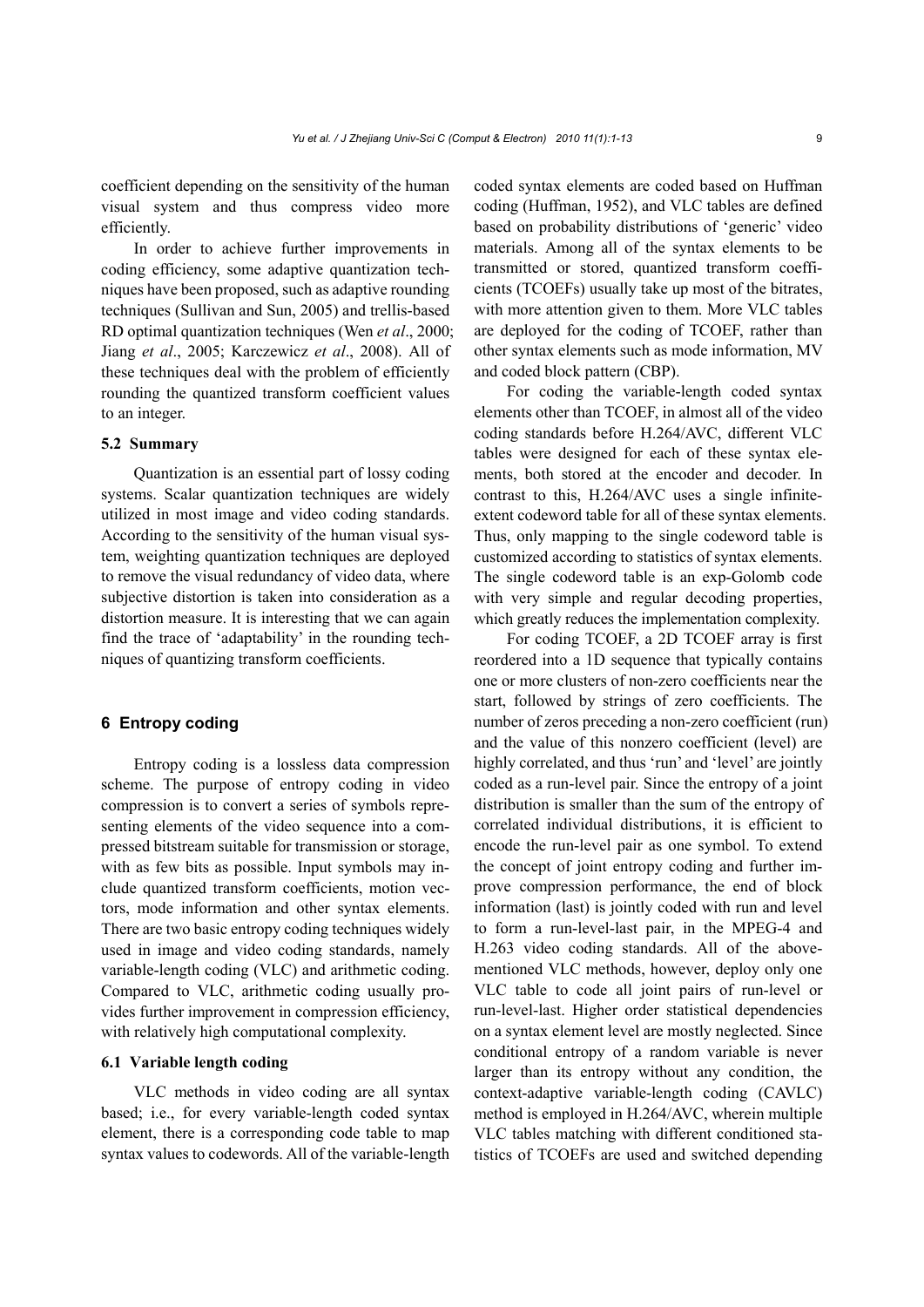on conditions of previously transmitted syntax elements. The entropy coding performance is further improved compared to single-table VLC methods.

## **6.2 Arithmetic coding**

The fundamental disadvantage of the VLC methods described above is that only a codeword containing an integral number of bits can be assigned to each symbol of an alphabet. In fact, the optimal number of bits for a symbol is usually a fractional number, and this depresses the coding efficiency of VLC methods. Arithmetic coding provides a practical alternative to Huffman coding that can more closely approach theoretical maximum compression ratios. In arithmetic coding, a sequence of data symbols are converted into a single fractional number and the optimal fractional number of bits required to represent each symbol can be approached.

During its long gestation in the 1970s and early 1980s, arithmetic coding was widely regarded more as an academic curiosity than a practical coding technique. Since having been first employed as a standardized entropy coding tool in JPEG, arithmetic coding has been widely utilized by many image and video coding standards, such as JPEG2000, MPEG-4, H.263, and the latest H.264/AVC.

The early arithmetic coding methods involved in video coding systems utilized the generic multi- alphabet arithmetic coder, which needed multiplication operations and thus involved a considerable amount of computational complexity. All probability models are non-adaptive in the sense that their underlying probability distributions are assumed to be static, which results in loss of adaptability to the nonstationary characteristics of video signal. In addition, these methods are syntax-based, and higher order statistical dependencies on the syntax element level are mostly neglected.

Context-adaptive binary arithmetic coding (Marpe *et al*., 2003) in H.264/AVC avoids the drawbacks of the previous arithmetic coding methods successfully. On one hand, the usage of adaptive codes permits adaptation to non-stationary symbol statistics, and on the other hand, the context modeling of CABAC uses the statistics of already coded syntax elements to estimate conditional probabilities used for switching several estimated probability models. The binary arithmetic coding core engine and its associated probability estimation are specified as multiplication-free low-complexity methods using only shifts and table look-ups. All of these advantages of CA-BAC make it the state-of-the-art entropy coding technique.

Low power and high frame rate/resolution requirements for future video coding applications make parallelizable implementation necessary. The CA-BAC entropy coding engine has been identified as a key bottleneck in the H.264/AVC video decoder (Sze *et al*., 2008). Parallelism is difficult to achieve with the existing H.264/AVC CABAC due to its inherent serial nature. For this reason, there have been several proposals (Segall and Zhao, 2008; Guo *et al*., 2009) to address this critical problem.

## **6.3 Summary**

The core technologies of entropy coding, VLC and arithmetic coding are mature. Adaptability plays an extremely important role in improving entropy coding efficiency. The state-of-the-art techniques of both arithmetic coding and variable-length coding are context-adaptive. Making sufficient use of contexts and well-tuning with other coding tools may lead to more efficiency with entropy coding. Parallelism should always be considered in the design of entropy coding schemes.

## **7 Trends and conclusion**

From the analysis and discussion about the developments of video compression technologies in this paper, we can see that many compression improvements were made by increasing adaptability (AIF, CAVLC, CABAC, MDDT, etc.). An adaptive algorithm can fit its behavior to the changes of video content, or the local properties within a small area, and this is extremely beneficial for the non-stationary statistics of video signal. There are usually two ways to realize adaptation. One is based on mode selection or parameter calculation and the other is based on context modeling. In the former case, for different local regions with different statistics, the encoder adaptively selects the most efficient coding modes or calculates the optimum parameters to achieve the best coding performance. However, overhead bits have to be transmitted to indicate the mode or parameter in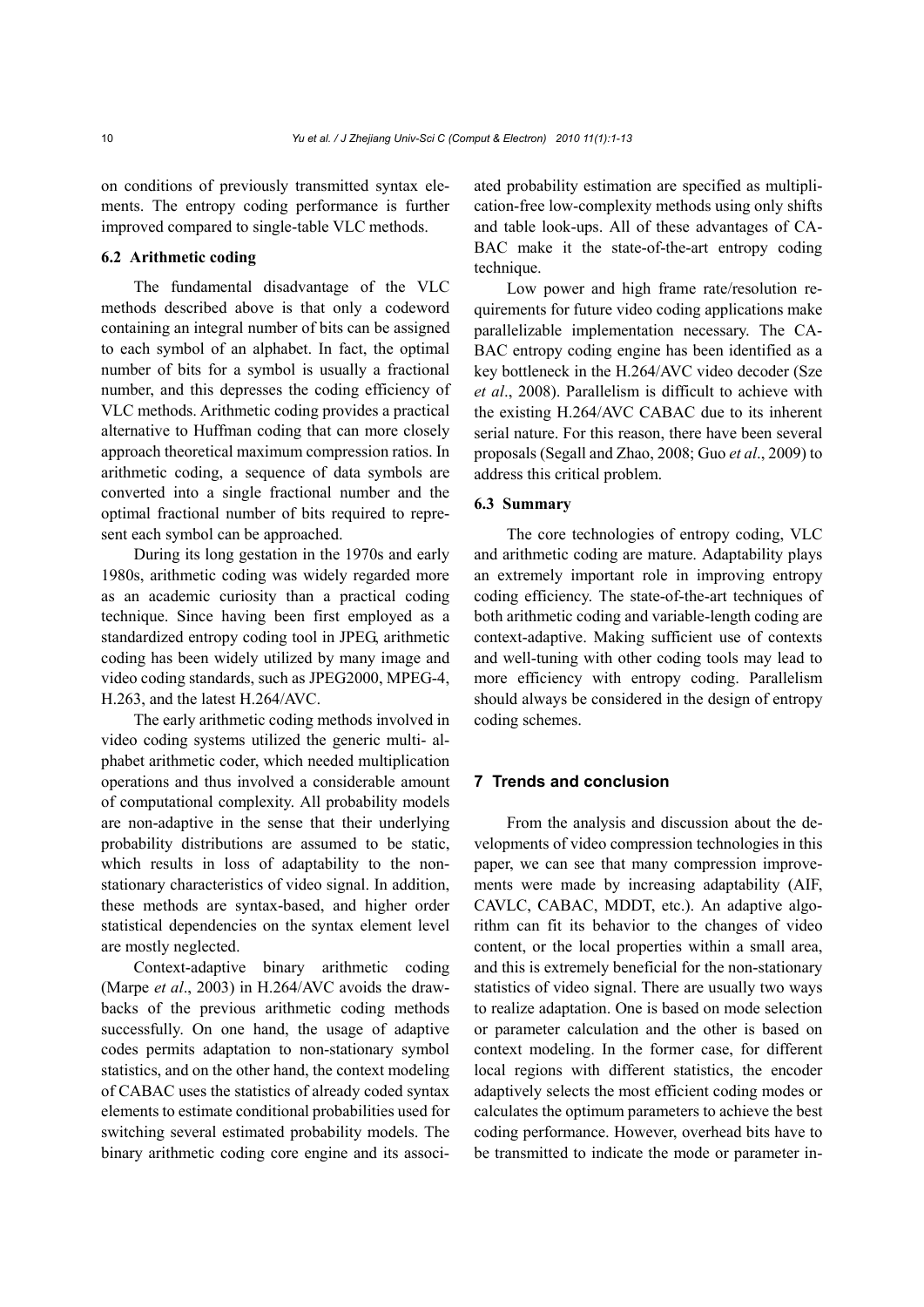formation, and this disadvantage restricts the compression performance seriously, especially in lowbitrate applications. In the latter case, adaptation is based on the modeling of context, which refers to previously coded syntax elements, reconstructed pixels or other information that are available at both the encoder and the decoder. We know that the conditional entropy of a symbol, with highly correlated context as condition, is much smaller than the entropy without any condition. Therefore, modeling context more elaborately and using adaptability more widely will lead to further improvement in compression performance. Accordingly, the decoder will have to take more responsibility and better estimate the state of the source from the information received based on distortion models, source models, etc.

Hybrid video codecs achieve their compression performance by employing multiple coding modes that are adaptively selected for coding different regions with different statistical properties. One key problem in video compression is the determination of which coding modes or parameter settings should be utilized for a given part of the video signal to achieve the best compression efficiency in the RD sense. Lagrangian rate-distortion optimization techniques (Ortega and Ramchandran, 1998; Sullivan and Wiegand, 1998; Wiegand *et al*., 2003b) solve this problem in a simple but effective way, and thus have formed the most widely accepted approach in recent standard development. In these RD optimization techniques, however, the distortion between the original and compressed video sequences is typically evaluated as a mathematical error measurement, e.g., MSE, even though this type of measurement does not correlate well with perceptual quality and cannot lead to subjective optimal decisions. Therefore, objective distortion metrics considering perceptual quality, especially content-adaptive perceptual quality, are meaningful. The distortion metrics will play an important role in future video compression algorithms.

It remains to be seen the extent to which adaptability, context modeling and other strategies can be developed into mature algorithms to compress video more efficiently than today's standardized codecs. Future video compression algorithms may employ more adaptability, more refined temporal and spatial prediction models with better distortion metrics. The cost to users is the significant increase of implementation complexity at both the encoder and decoder. Fortunately, it seems that bitrates have a slower doubling time than computing power, so the disadvantage of increasing implementation complexity may one day be balanced with much improved processor capabilities.

#### **References**

- Ahmed, N., Natarajan, T., Rao, K.R., 1974. Discrete cosine transform. *IEEE Trans. Comput.*, **C-23**(1):90-93. [doi:10. 1109/T-C.1974.223784]
- Boyce, J.M., 2004. Weighted Prediction in the H.264/MPEG AVC Video Coding Standard. Proc. Int. Symp. on Circuits and Systems, **3**:789-792. [doi:10.12109/ISCAS.2004. 1328865]
- Chen, P., Ye, Y., Karczewicz, M., 2008. Video Coding Using Extended Block Sizes. ITU-T Q.6/SG16 VCEG, VCEG-AJ23, San Diego, USA.
- Cover, T.M., Thomas, J.A., 2003. Elements of Information Theory. Tsinghua University Press, Beijing, China, p.234-237.
- Girod, B., 1987. The efficiency of motion-compensating prediction for hybrid coding of video sequences. *IEEE J. Sel. Areas Commun.*, **5**(7):1140-1154. [doi:10.1109/JSAC. 1987.1146632]
- Girod, B., Flierl, M., 2002. Multi-Frame Motion-Compensated Video Compression for the Digital Set-Top Box. Int. Conf. on Image Processing, **2**:1-4. [doi:10.1109/ICIP.2002. 1039870]
- Guo, X., Huang, Y., Lei, S., 2009. Ordered Entropy Slices for Parallel CABAC. ITU-T Q.6/SG16 VCEG, VCEG-AK25, Yokohama, Japan.
- Guo, Y., Wang, Y., Li, H., 2008. Priority-Based Template Matching Intra Prediction. IEEE Int. Conf. on Multimedia and Expo, p.1117-1120. [doi:10.1109/ICME.2008.4607 635]
- Hinds, A.T., Reznik, Y.A., Yu, L., Ni, Z., Zhang, C., 2007. Drift analysis for integer IDCT. *SPIE*, **6696**: Article 14, p.1-16. [doi:10.1117/12.740220]
- Huffman, D., 1952. A method for the construction of minimum redundancy codes. *Proc. IRE*, **40**(9):1098-1101. [doi:10. 1109/JRPROC.1952.273898]
- ISO/IEC JTC 1, 1993. Coding of Moving Pictures and Associated Audio for Digital Storage Media at up to About 1.5 Mbits/s-Part 2: Video. ISO/IEC 11172-2 (MPEG-1 Part 2). Geneva, Switzerland.
- ISO/IEC JTC 1, 1999. Coding of Audio-Visual Objects-Part 2: Visual. ISO/IEC 14496-2 (MPEG-4 Part 2). Geneva, Switzerland.
- ISO/IEC JTC 1, 2008. Fixed-Point 8×8 Inverse Discrete Cosine Transform and Discrete Cosine Transform. Information Technology-MPEG Video Technologies-Part 2: ISO/IEC 23002-2. Geneva, Switzerland.
- ITU-T, 1993. Video Codec for Audiovisual Services at px64 kbits/s. ITU-T Rec. H.261. Geneva, Switzerland.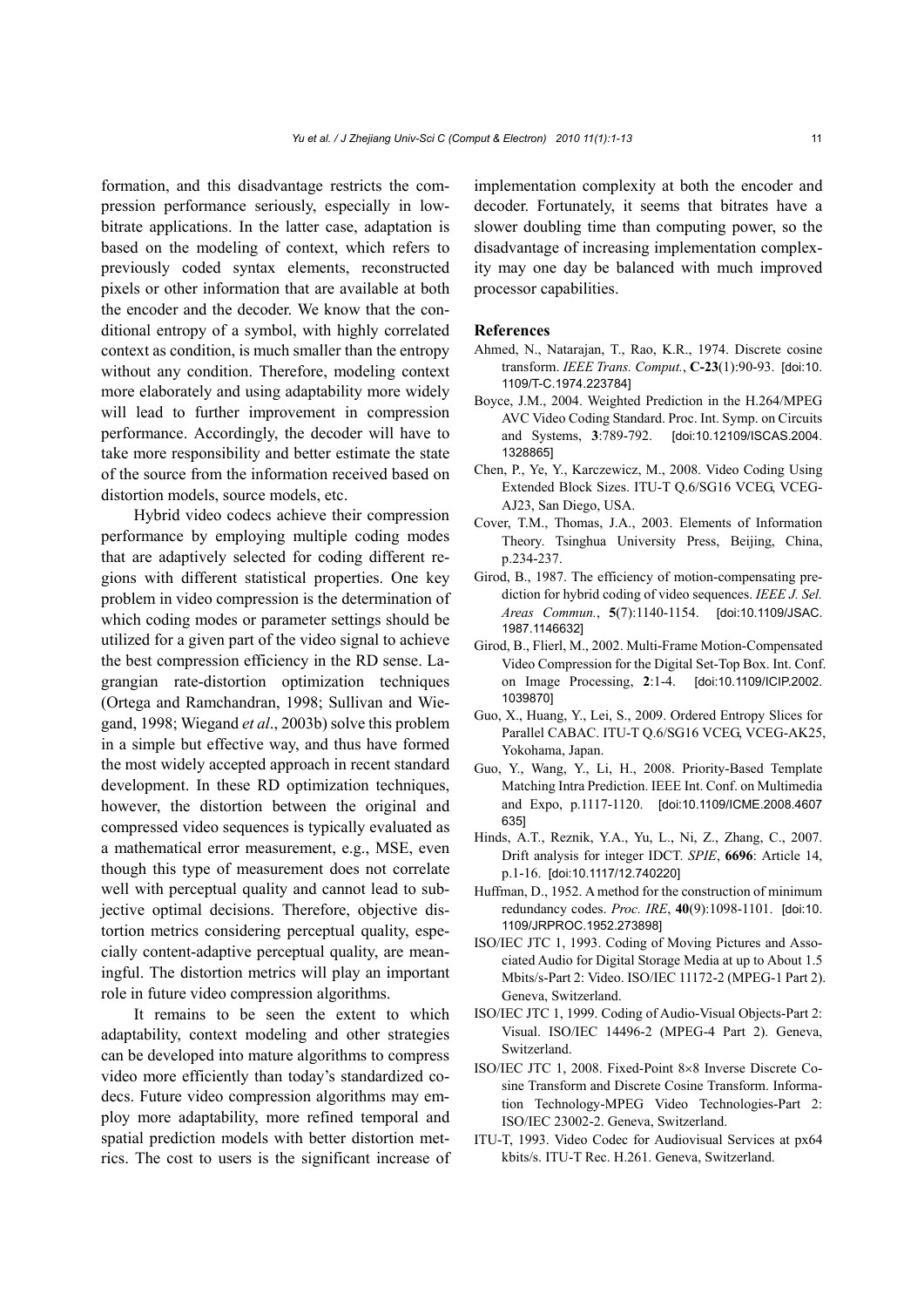- ITU-T, 2000. Video Coding for Low Bit Rate Communication. ITU-T Rec. H.263. Geneva, Switzerland.
- ITU-T and ISO/IEC, 1992. Digital Compression and Coding of Continuous-Tone Still Images. ITU-T Rec. T.81 and ISO/IEC 10918-1. Geneva, Switzerland.
- ITU-T and ISO/IEC JTC 1, 1994. Generic Coding of Moving Pictures and Associated Audio Information-Part 2: Video. ITU-T Rec. H.262 and ISO/IEC 13818-2 (MPEG-2 Part 2). Geneva, Switzerland.
- ITU-T and ISO/IEC JTC 1, 2000. JPEG2000 Image Coding System. ITU-T Rec. T.800 and ISO/IEC 15444-1. Geneva, Switzerland.
- Jain, J.R., Jain, A.K., 1981. Displacement measurement and its application in interframe image coding. *IEEE Trans. Commun.*, **29**(12):1799-1808. [doi:10.1109/TCOM.1981. 1094950]
- Jayant, N.S., Noll, P., 1984. Digital Coding of Waveforms. Prentice-Hall, Englewood Cliffs, New Jersey, p.62-64, 524-546.
- Jiang, W., Wang, J., Sun, J., 2005. Rate-distortion based quantization level adjustment for H.264. *Electron. Lett.*, **41**(16):903. [doi:10.1049/el:20051644]
- Kamp, S., Evertz, M., Wien, M., 2008. Decoder Side Motion Vector Derivation for Inter Frame Video Coding. 15th IEEE Int. Conf. on Image Processing, p.1120-1123. [doi:10.1109/ICIP.2008.4711956]
- Kamp, S., Bross, B., Wien, M., 2009. Fast Decoder Side Motion Vector Derivation for Inter Frame Video Coding. Picture Coding Symp., p.1-4. [doi:10.1109/PCS.2009. 5167453]
- Karczewicz, M., Nieweglowski, J., Lainema, J., Kalevo, O., 1996. Video Coding Using Motion Compensation with Polynomial Motion Vector Fields. 1st Int. Workshop on Wireless Image/Video Communications, p.26-31. [doi:10. 1109/WIVC.1996.624638]
- Karczewicz, M., Ye, Y., Chong, I., 2008. Rate Distortion Optimized Quantization. ITU-T Q.6/SG16 VCEG, VCEG-AH21, Antalya, Turkey.
- Kauff, P., Makai, B., Rauthenberg, S., Golz, U., de Lameillieure, J.L.P., Sikora, T., 1997. Functional coding of video using a shape-adaptive DCT algorithm and object-based motion prediction toolbox. *IEEE Trans. Circ. Syst. Video Technol.*, **7**(1):181-196. [doi:10.1109/76. 554429]
- Kim, J., Na, T., Kim, C., Lee, B., Kim, M., 2008. Enlarging MB Size for High Fidelity Video Coding Beyond HD. ITU-T Q.6/SG16 VCEG, VCEG-AJ21, San Diego, USA.
- Lee, D.T., 2005. JPEG 2000: retrospective and new developments. *Proc. IEEE*, **93**(1):32-41. [doi:10.1109/JPROC. 2004.839613]
- Malvar, H.S., Hallapuro, A., Karczewicz, M., Kerofsky, L., 2003. Low-complexity transform and quantization in H.264/AVC. *IEEE Trans. Circ. Syst. Video Technol.*, **13**(7):598-603. [doi:10.1109/TCSVT.2003.814964]
- Marpe, D., Schwarz, H., Wiegand, T., 2003. Context-based adaptive binary arithmetic coding in the H.264/AVC video compression standard. *IEEE Trans. Circ. Syst.*

*Video Technol.*, **13**(7):620-636. [doi:10.1109/TCSVT. 2003.815173]

- Narroschke, M., 2006. Extending H.264/AVC by an Adaptive Coding of the Prediction Error. The 25th Picture Coding Symp., O5-3.
- Ortega, A., Ramchandran, K., 1998. Rate-distortion methods for image and video compression. *IEEE Signal Process. Mag.*, **15**(6):23-50. [doi:10.1109/79.733495]
- Ostermann, J., Narroschke, M., 2006. Motion Compensated Prediction with 1/8-Pel Displacement Vector Resolution. ITU-T Q.6/SG16 VCEG, VCEG-AD09. Hangzhou, China.
- Ray, W., Driver, R.M., 1970. Further decomposition of the Karhunen-Loève series representation of a stationary random process. *IEEE Trans. Inf. Theory*, **16**(6):663-668. [doi:10.1109/TIT.1970.1054565]
- Rusanovskyy, D., Ugur, K., Gabbouj, M., Lainema, J., 2008. Video Coding with Pixel-Aligned Directional Adaptive Interpolation Filters. IEEE Int. Symp. on Circuits and Systems, p.704-707. [doi:10.1109/ISCAS.2008.4541515]
- Rusanovskyy, D., Ugur, K., Hallapuro, A., Lainema, J., Gabbouj, M., 2009. Video coding with low-complexity directional adaptive interpolation filters. *IEEE Trans. Circ. Syst. Video Technol.*, **19**(8):1239-1243. [doi:10.1109/ TCSVT.2009.2022708]
- Schwarz, H., Marpe, D., Wiegand, T., 2006. Analysis of Hierarchical B Pictures and MCTF. IEEE Int. Conf. on Multimedia and Expo, p.1929-1932. [doi:10.1109/ICME. 2006.262934]
- Segall, A., Zhao, J., 2008. Entropy Slices for Parallel Entropy Decoding. ITU-T SGI 6/Q.6 Doc. COM16-C405. Geneva, Switzerland.
- Shannon, C.E., 1948. A mathematical theory of communication. *Bell Syst. Techn. J.*, **27**:379-423, 623-656.
- Shannon, C.E., 1959. Coding Theorems for a Discrete Source with a Fidelity Criterion. IRE National Convention Record, Part 4, p.142-163.
- Shiodera, T., Tanizawa, A., Chujoh, T., 2007. Block Based Extra/Inter-Polating Prediction for Intra Coding. IEEE Int. Conf. on Image Processing, **6**:445-448. [doi:10.1109/ ICIP.2007.4379617]
- Smolic, A., Makai, B., Sikora, T., 1999a. Real-time estimation of long-term 3-D motion parameters for SNHC face animation and model-based coding applications. *IEEE Trans. Circ. Syst. Video Technol.*, **9**(2):255-263. [doi:10. 1109/76.752093]
- Smolic, A., Sikora, T., Ohm, J.R., 1999b. Long-term global motion estimation and its application for sprite coding, content description, and segmentation. *IEEE Trans. Circ. Syst. Video Technol.*, **9**(8):1227-1242. [doi:10.1109/76. 809158]
- Sullivan, G.J., Sun, S., 2005. On dead-zone plus uniform threshold scalar quantization. *SPIE*, **5960**: Article 33, p.1-14. [doi:10.1117/12.631550]
- Sullivan, G.J., Wiegand, T., 1998. Rate-distortion optimization for video compression. *IEEE Signal Process. Mag.*, **15**(6):74-90. [doi:10.1109/79.733497]